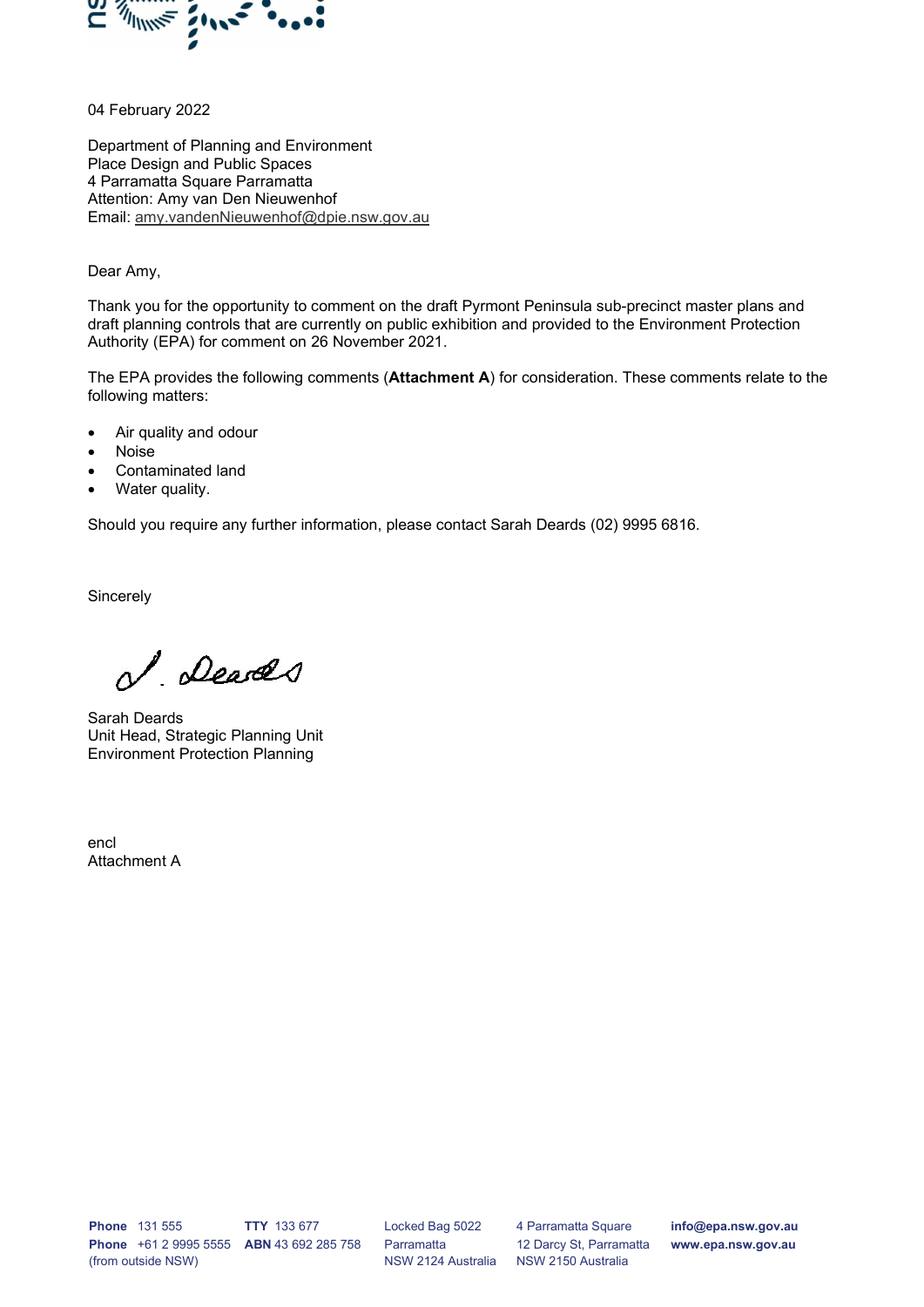# Attachment A

### Air Quality and Odour

The Air Quality Review is focussed on the Cross City Tunnel Stack (CCTS) as the primary source of concern for the Pyrmont Peninsula. A high level review of other emission sources has also been undertaken.

- The EPA notes that the cumulative impact of all air emission sources should be considered throughout the planning process and specifically be considered at each specific high-risk development site, such as those adjacent to roadways, the CCTS and shipping/cruise terminals.
- Assessing the cumulative impact will allow for a discrete assessment of the total risk for each development and how that will fit into the air shed of the peninsula and effect both existing and future receivers. The EPA recommends that DPE consider undertaking further assessment of cumulative air emission impacts as part of the strategic planning process.
- The EPA has previously received complaints from residents that are adjacent to the White Bay and Glebe Island port facilities regarding air quality and exhaust residue.
- The EPA recommends that the relevant sub-precinct plan is amended to ensure that any future sensitive land uses on the foreshore should consider both the current and future risks from vessel emissions at those locations.
- The control of odour, specifically from the Fish Market is also of concern. Best practice mitigation and management should be in place for the Fish Market and any other potentially odour emitting premises to ensure acceptable outcomes, especially for sensitive receivers such as dwellings and outdoor recreation spaces.

### Noise

The Noise Study adequately considers the risks and planning considerations of a vast majority of noise sources across the peninsula, including landside and vessel noise. However, there are some comments we wish to make regarding noise and vibration:

- There are noise and vibration considerations within the Rail Infrastructure Noise Guideline (RING) that apply to the new Metro Infrastructure. The EPA recommends that the Master Plan is amended to include these considerations and assessment requirements.
- Further, the Explanation of Intended Effects (EIE) Discussion Paper states "There are existing state and local regulatory measures in place to reduce and mitigate these identified sources of potential conflict, including the Infrastructure State Environment Planning Policy [ISEPP]. These policies will continue to apply to relevant developments in the Pyrmont Peninsula".
- While this comment may be correct for development near busy roads and rail corridors, the ISEPP does not cover landside and vessel noise from ports. As such any new residential development should be assessed conservatively to ensure that any current and future uses of the nearby port facilities are taken into consideration. One option DPE could consider is to require any new development in the vicinity of port noise sources to take into account the ten-year predicted noise levels in the Glebe Island and White Bay Port Noise Policy (https://www.portauthoritynsw.com.au/media/4763/port-noise-policy-finaldecember-2020.pdf) during the design process.
- This conservative assessment should also take account of existing industrial and mechanical plant sources in the area, as they have the potential to cause significant disturbance. As correctly identified within the report however, these are generally covered by the City of Sydney planning documents.

### Contaminated land

As shown within the Contamination and Acid Sulfate Soil Study, the Pyrmont Peninsula has a substantial history with potentially contaminating land uses. Given the changing land use and redevelopment contemplated in the sub-precinct master plan, the EPA provides the following comments: